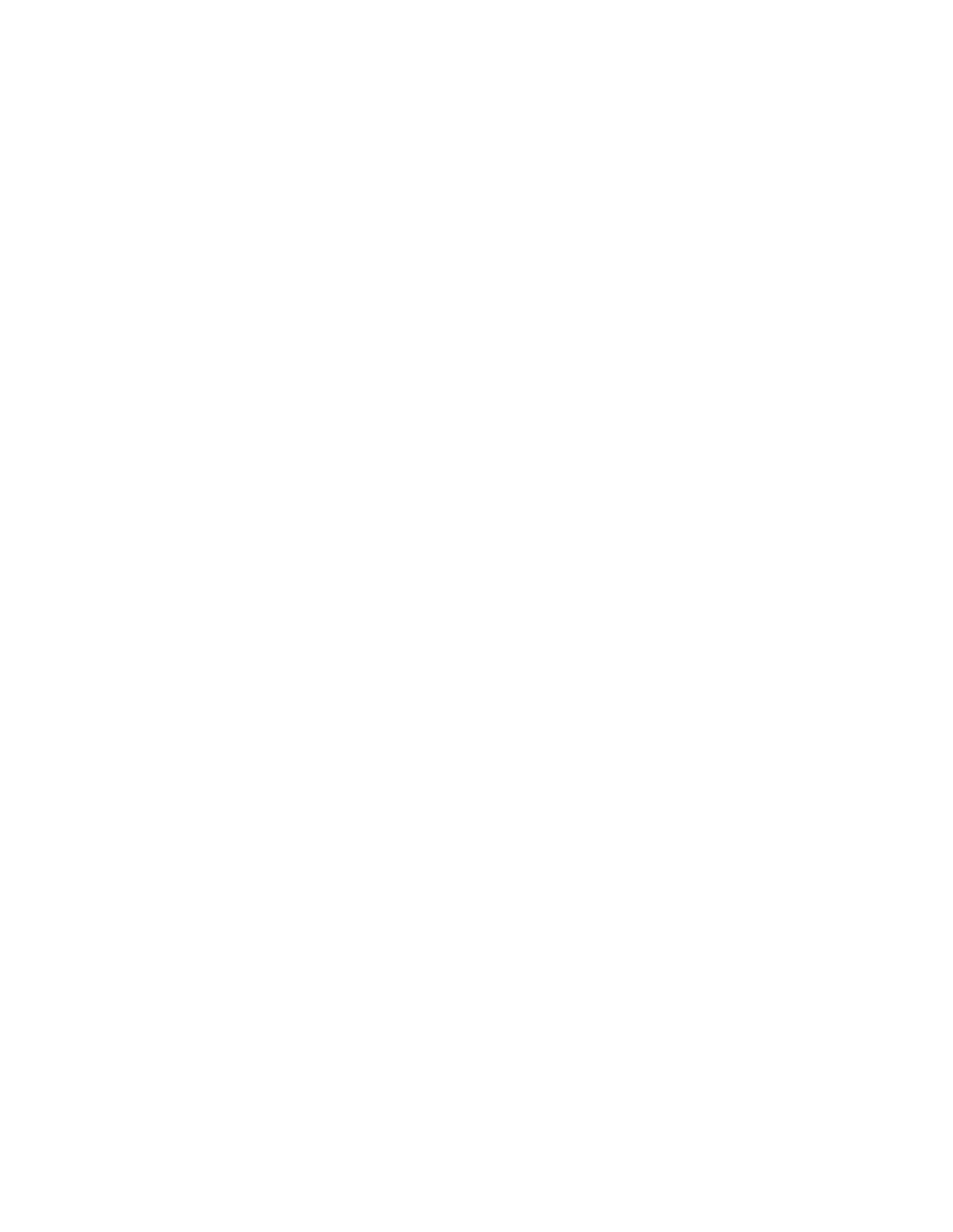#### TABLE OF CONTENTS

|                                                   | <u>Page</u>    |
|---------------------------------------------------|----------------|
| Introduction                                      | $\mathbf{1}$   |
| The People: Departments and Boards                |                |
| Board of Health                                   | $\overline{4}$ |
| Inspector of Buildings/Zoning Enforcement Officer | 9              |
| Electrical/Wiring                                 | 10             |
| Plumbing and Gas                                  | 12             |
| Department of Public Works                        |                |
| Highway                                           | 14             |
| Sewer                                             | 15             |
| Water                                             | 16             |
| <b>Conservation Commission</b>                    | 18             |
| Earth Removal Board                               | 20             |
| Groundwater Advisory Committee                    | 21             |
| Fire                                              | 22             |
| Planning                                          |                |
| <b>Planning Board</b>                             | 26             |
| Design Review Committee                           | 29             |
| Police                                            | 31             |
| Zoning Board of Appeals                           | 32             |
| <b>Contact List for Staff Liaisons</b>            | 34             |
| The Permits:                                      |                |
| Permit Matrix                                     | 35             |
| The Process:                                      |                |
| Project Review and Approval Process               | 36             |
| <b>Subdivision Approval Process</b>               | 37             |
| <b>Special Permit Process</b>                     | 38             |
| <b>Variance Process</b>                           | 39             |
| <b>Federal Permits</b>                            | 40             |
| <b>State Permits</b>                              | 41             |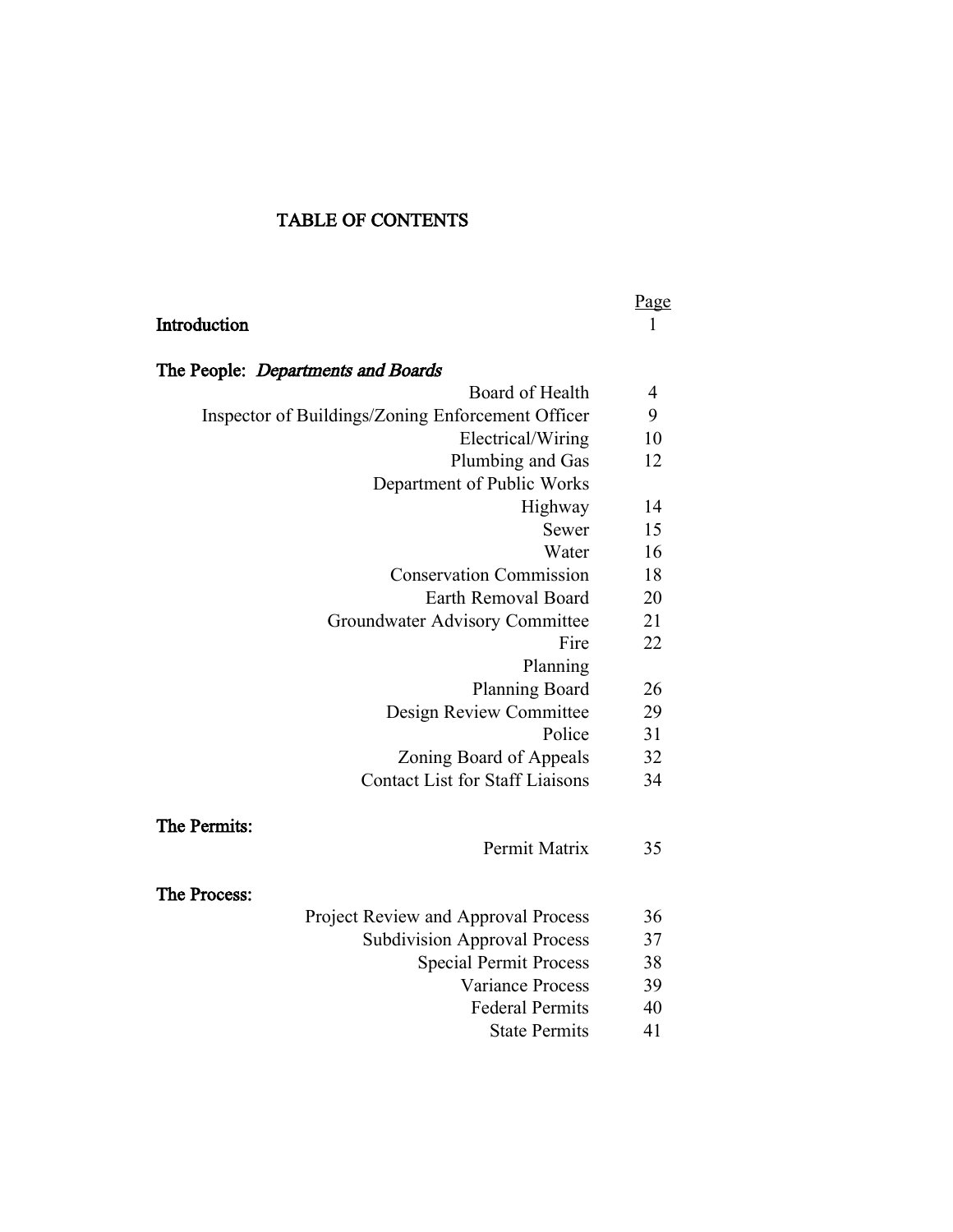### **INTRODUCTION**

The purpose of this guidebook is to summarize for you the various staff persons, departments and boards involved with the development process in the Town of The development process requires a number of permits, approvals and licenses be obtained for nearly every development project; only the most common ones related to land based development are summarized in the guidebook. If at any time, before and during your application process you may have questions, please do not hesitate to contact the appropriate staff person.

We hope this guidebook is a valuable tool for anyone pursuing residential, commercial or industrial development. For detailed information, please contact the appropriate staff person.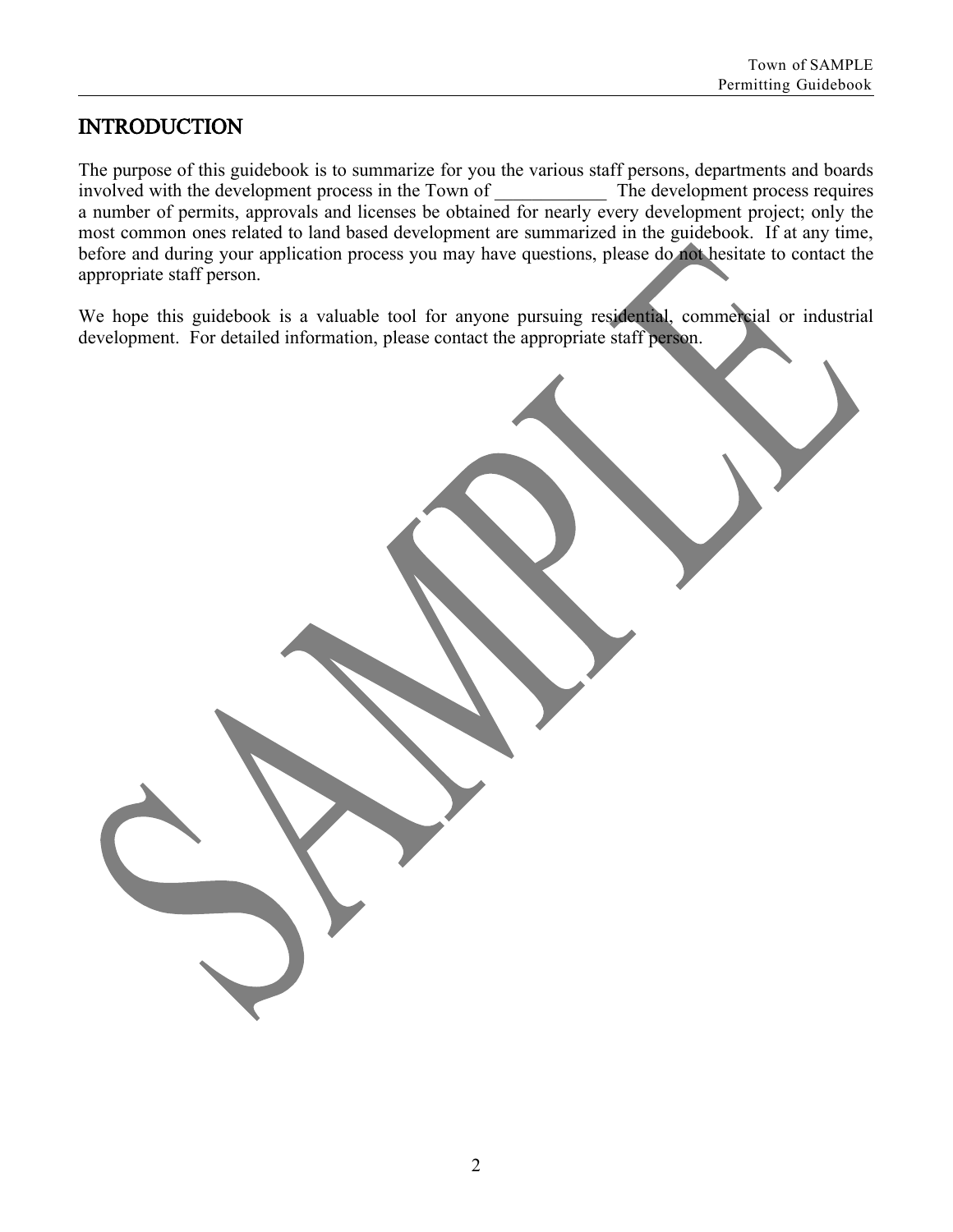| <b>Board of Health</b>           |                                                                                                                                                                                                                                                                                                                                                                                                                                                                               |
|----------------------------------|-------------------------------------------------------------------------------------------------------------------------------------------------------------------------------------------------------------------------------------------------------------------------------------------------------------------------------------------------------------------------------------------------------------------------------------------------------------------------------|
| Department:                      | Board of Health                                                                                                                                                                                                                                                                                                                                                                                                                                                               |
| <b>Staff Liaison:</b>            | Jane Smith<br><b>Board of Health Secretary</b><br>John Doe, Board of Heath Agent (part-time)<br>(413) 000-0000<br>johndoe@townofsample.com                                                                                                                                                                                                                                                                                                                                    |
| Board/Commission/Committee:      | <b>Board of Health</b>                                                                                                                                                                                                                                                                                                                                                                                                                                                        |
| <b>Meeting Schedule:</b>         | Second Wednesday of each month                                                                                                                                                                                                                                                                                                                                                                                                                                                |
| <b>Members:</b>                  | Jonh Doe II<br>Sara Plain, Chair<br>John Doe III                                                                                                                                                                                                                                                                                                                                                                                                                              |
|                                  | Description of Board/Commission/Committee: The Board of Health is committed to keeping the<br>Town of Sample a healthy environment in which to reside and work.                                                                                                                                                                                                                                                                                                               |
| <b>Permits Issued:</b>           | <b>Food Service Permit</b><br>Septage Handlers Permit<br><b>Disposal Works Installer Permit</b><br>Disposal Works Construction Permit (new and<br>repairs)<br>Therapeutic Massage Permit/License<br><b>Establishment Permit for Massage</b><br><b>Semi-Public Swimming Pool Permit</b><br><b>Motel License</b><br>Horse and Private Stable Permit and Transfer Permit<br><b>Cider Mill Permit</b><br><b>Tanning Facility</b><br><b>Camp Permit</b><br><b>Body Art Permits</b> |
| Process for Obtaining Permit(s): | Application is obtained from Secretary to Board of<br>Health; all permits issued by the Board of Health;<br>depending on circumstances, permit may need to be<br>reviewed by Board at a scheduled meeting                                                                                                                                                                                                                                                                     |
| <b>Advertising Requirements:</b> | Not applicable                                                                                                                                                                                                                                                                                                                                                                                                                                                                |
| Time Frame for Public Hearing:   | Not applicable                                                                                                                                                                                                                                                                                                                                                                                                                                                                |
| <b>Time Frame for Decision:</b>  | Maximum of 45 days to issue permit; if application<br>does not meet requirements, a hearing will be<br>scheduled within 30 days before the Board of<br>Health.                                                                                                                                                                                                                                                                                                                |
| <b>Appeal Process:</b>           | Depending on type of permit, appeals made to<br>D.E.P., Mass. Plumbing and Gas Commission,                                                                                                                                                                                                                                                                                                                                                                                    |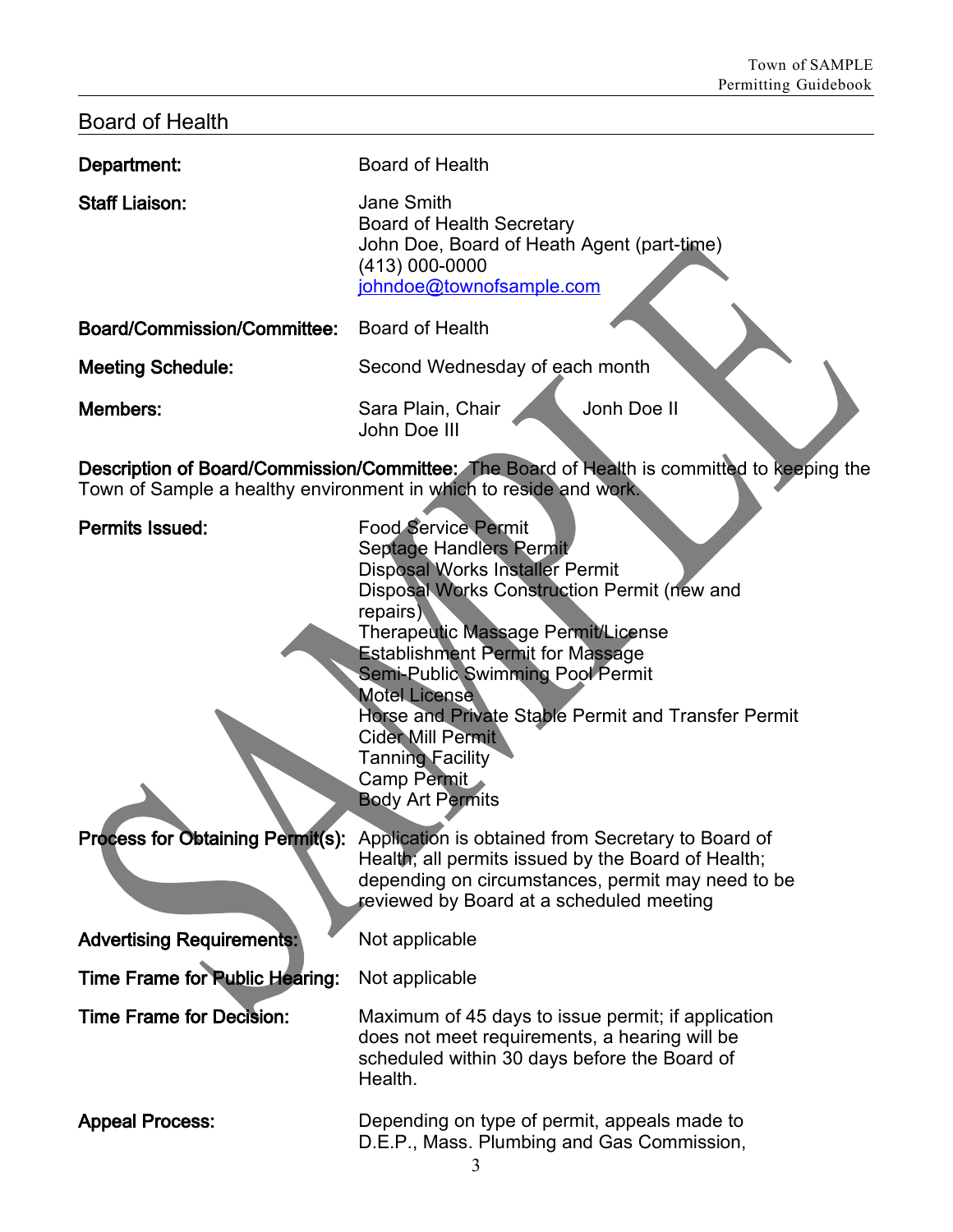## Mass. Division of Food and Drugs

Fee Schedule: Please see next page

#### Applicable Local, State and Federal Statutes:

105 C.M.R. 310 C.M.R.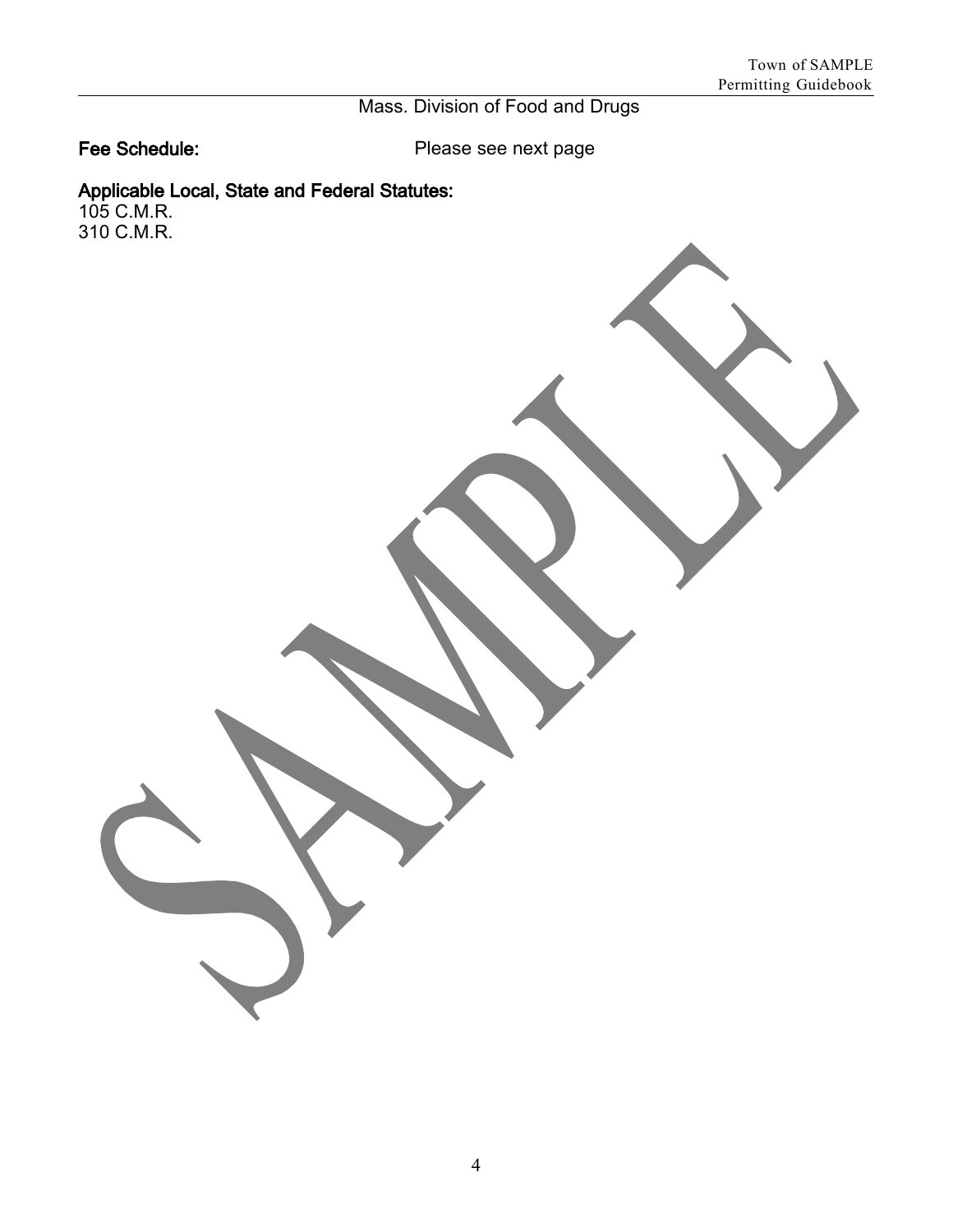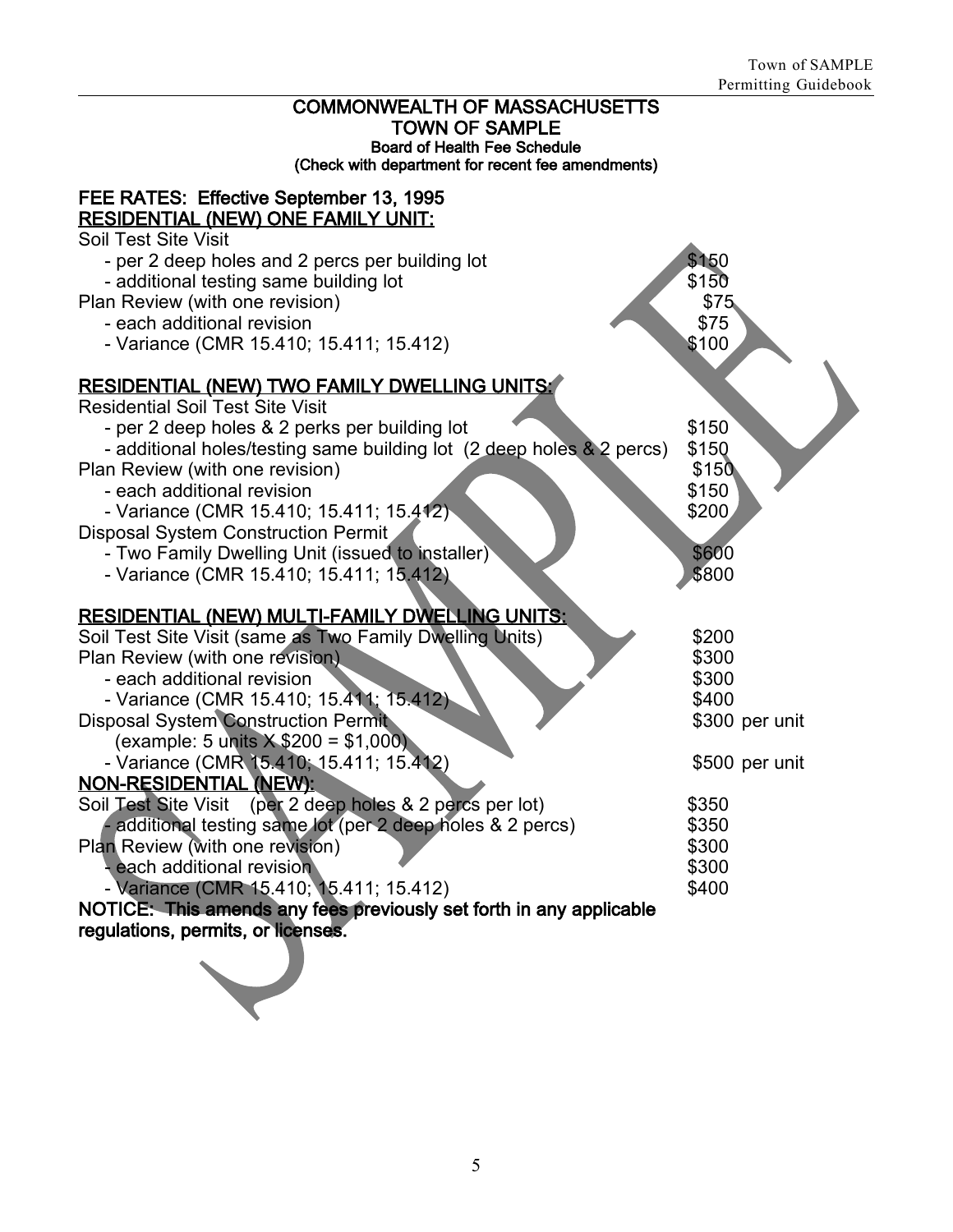| <b>Building Department</b>                                                      |                                                                                                                                                                                       |
|---------------------------------------------------------------------------------|---------------------------------------------------------------------------------------------------------------------------------------------------------------------------------------|
| Department:                                                                     | <b>Building</b>                                                                                                                                                                       |
| <b>Staff Liaison:</b>                                                           | Jane Doe<br>Inspector of Buildings/ Zoning Enforcement Officer<br>(413) 000-0000<br>janedoe@townofsample.com                                                                          |
| <b>Board/Commission/Committee:</b>                                              | Not applicable                                                                                                                                                                        |
| <b>Meeting Schedule:</b>                                                        | Office hours:<br>Monday, Wednesday, Thursday - 8:00 am - 4:00 pm<br>Tuesday - 8:00 am - 7:00 pm<br>Friday - 7:00 am - 12:00 pm                                                        |
| Members:                                                                        | Not applicable                                                                                                                                                                        |
| Description of Board/Commission/Committee: Not applicable                       |                                                                                                                                                                                       |
| <b>Permits Issued:</b>                                                          | <b>Building Permit</b><br><b>Certificate of Occupancy</b><br>Places of Assembly Certificate of Inspection (annual<br>inspection for some uses)<br>Solid Fuel Burning Appliance Permit |
| Process for Obtaining Permit(s):                                                | All construction requires a building permit. For advice                                                                                                                               |
| and sign<br>applications, please contact<br>Department.                         | regarding compliance with zoning bylaws<br>regulations and for permit<br>the Building                                                                                                 |
| <b>Advertising Requirements:</b>                                                | Not applicable                                                                                                                                                                        |
| <b>Time Frame for Public Hearing:</b>                                           | Not applicable                                                                                                                                                                        |
| <b>Time Frame for Decision:</b>                                                 | After all required documentation and plans are<br>submitted, permit review shall not exceed 30 days.                                                                                  |
| <b>Appeal Process:</b>                                                          | Zoning appeals to Sample Zoning Board of Appeals.<br>Building code appeals to Mass. Building Board of Appeals.                                                                        |
| Fee Schedule:                                                                   | Residential: \$10.00/\$1,000.00 construction cost<br>Non-residential: \$10.00/\$1,000.00 construction cost                                                                            |
| Applicable Local, State and Federal Statutes:<br>$\sim$ Puilding Code 700 C M D |                                                                                                                                                                                       |

Mass. Building Code 780 C.M.R.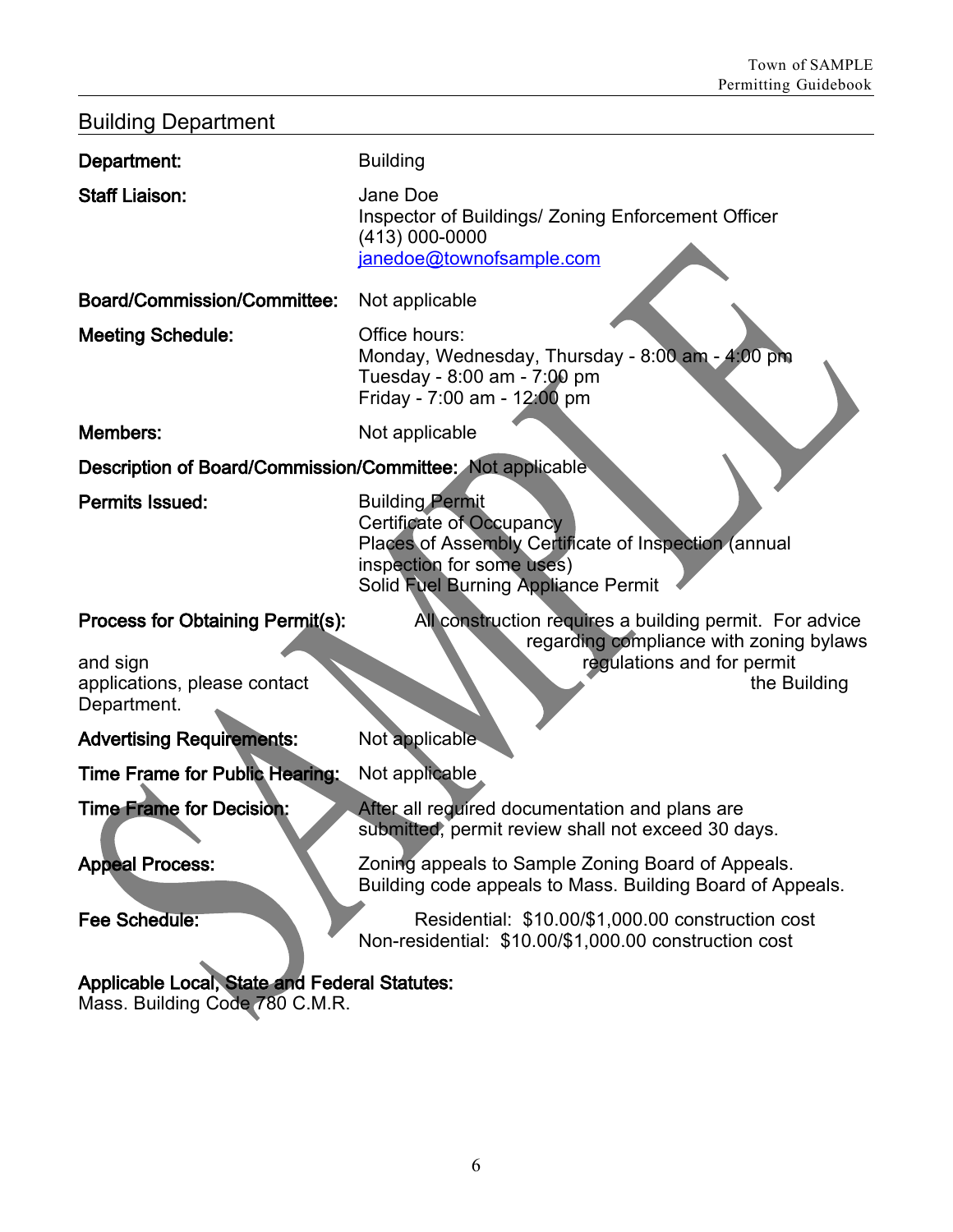| <b>Planning Board</b>                 |                                                                                                                                                                                                                                                                                                                    |
|---------------------------------------|--------------------------------------------------------------------------------------------------------------------------------------------------------------------------------------------------------------------------------------------------------------------------------------------------------------------|
| Department:                           | Planning                                                                                                                                                                                                                                                                                                           |
| <b>Staff Liaison:</b>                 | John Doe, Town Planner<br>(413) 000-0000<br>townplanner@townofsample.com                                                                                                                                                                                                                                           |
| <b>Board/Commission/Committee:</b>    | <b>Planning Board</b>                                                                                                                                                                                                                                                                                              |
| <b>Meeting Schedule:</b>              | First and third Tuesday of each month                                                                                                                                                                                                                                                                              |
| Members:                              | Joe Doe, Chair<br>John Doe<br>Jane Doe<br>Joseph Doe                                                                                                                                                                                                                                                               |
|                                       | Description of Board/Commission/Committee: Established by M.G.L. c. 41 s. 81A and<br>governed by local zoning bylaws and subdivision rules and regulations                                                                                                                                                         |
| <b>Permits Issued:</b>                | Form A (Approval Not Required)<br>Form B (Preliminary Subdivision Plan)<br>Form C (Definitive Subdivision Plan)<br><b>Special Permit for Common Driveway</b><br><b>Site Plan Review</b><br><b>Special Permit for Wireless Communications Facility</b>                                                              |
| Process for Obtaining Permit(s):      | Application is made to the Planning Board;<br>applicants are strongly encouraged to meet with the<br>Fown Planner prior to the submission of any plans                                                                                                                                                             |
| <b>Advertising Requirements:</b>      | Legal ad published twice in local newspaper, first ad<br>must be at least 14 days prior to date of public<br>hearing; public hearing is necessary for: Definitive<br>Subdivision Plan, Special Permit for Common<br>Driveway, Special Permit for Wireless Communications<br><b>Facility and Scenic Road Permit</b> |
| <b>Time Frame for Public Hearing:</b> | Upon application submission, the Planning Board<br>will schedule a hearing as soon as possible, usually<br>within one-month from date of submittal                                                                                                                                                                 |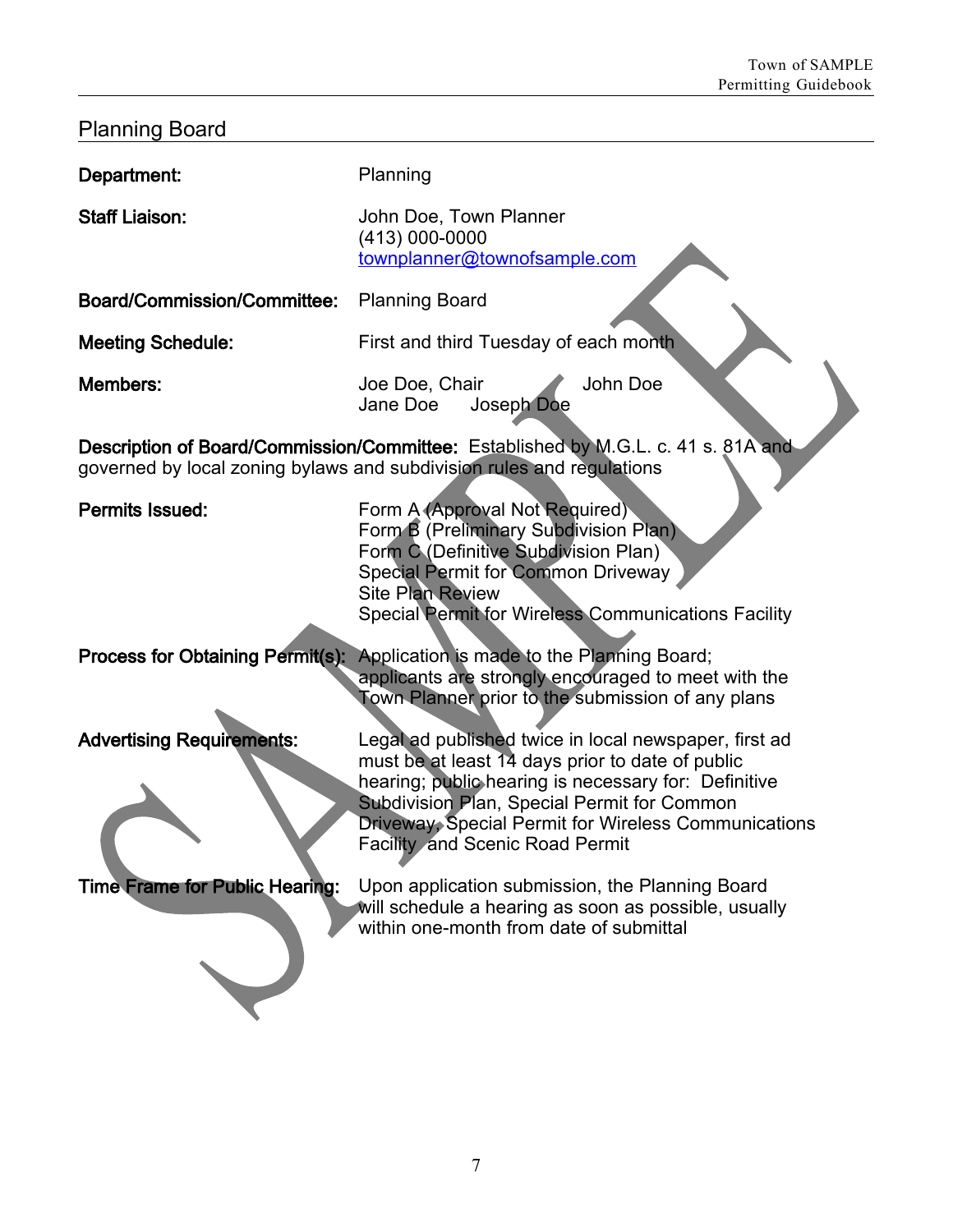Planning Board continued

Time Frame for Decision: Preliminary Subdivision Plan, 45 days Definitive Subdivision Plan preceded by Preliminary Plan, 90 days Definitive Plan where no Preliminary Plan was filed, 135 days Site Plan Review, 90 days Special Permit for Common Driveway and Wireless Communications Facility, public hearing to be held within 65 days of submittal and decision within 90 days of close of public hearing Appeal Process: Within 20 days after decision is filed, appeal filed in

Fee Schedule: The Please see next page

accordance with M.G.L. c. 40A s.17

#### Applicable Local, State and Federal Statutes:

 $M$  G  $L$  c. 40A  $MGL$  c. 41 Town of Sample Zoning Bylaw and Subdivision Rules and Regulations

Common Driveway - common driveway allowed by special permit to service two to five lots; common driveway for two and three lots shall conform to design standards established in the Subdivision Rules and Regulations; common driveway for four and five lots must conform to minimum town road standards

Site Plan Review - all new industrial and commercial buildings, significant changes to <sup>a</sup> building, and significant change of use of <sup>a</sup> building shall require site plan review before the Planning Board or special permit site plan review before the Zoning Board of Appeals; size of building and zoning district determines which board will be responsible for review (note: design review component for buildings located in the BA & BB zoning district)

8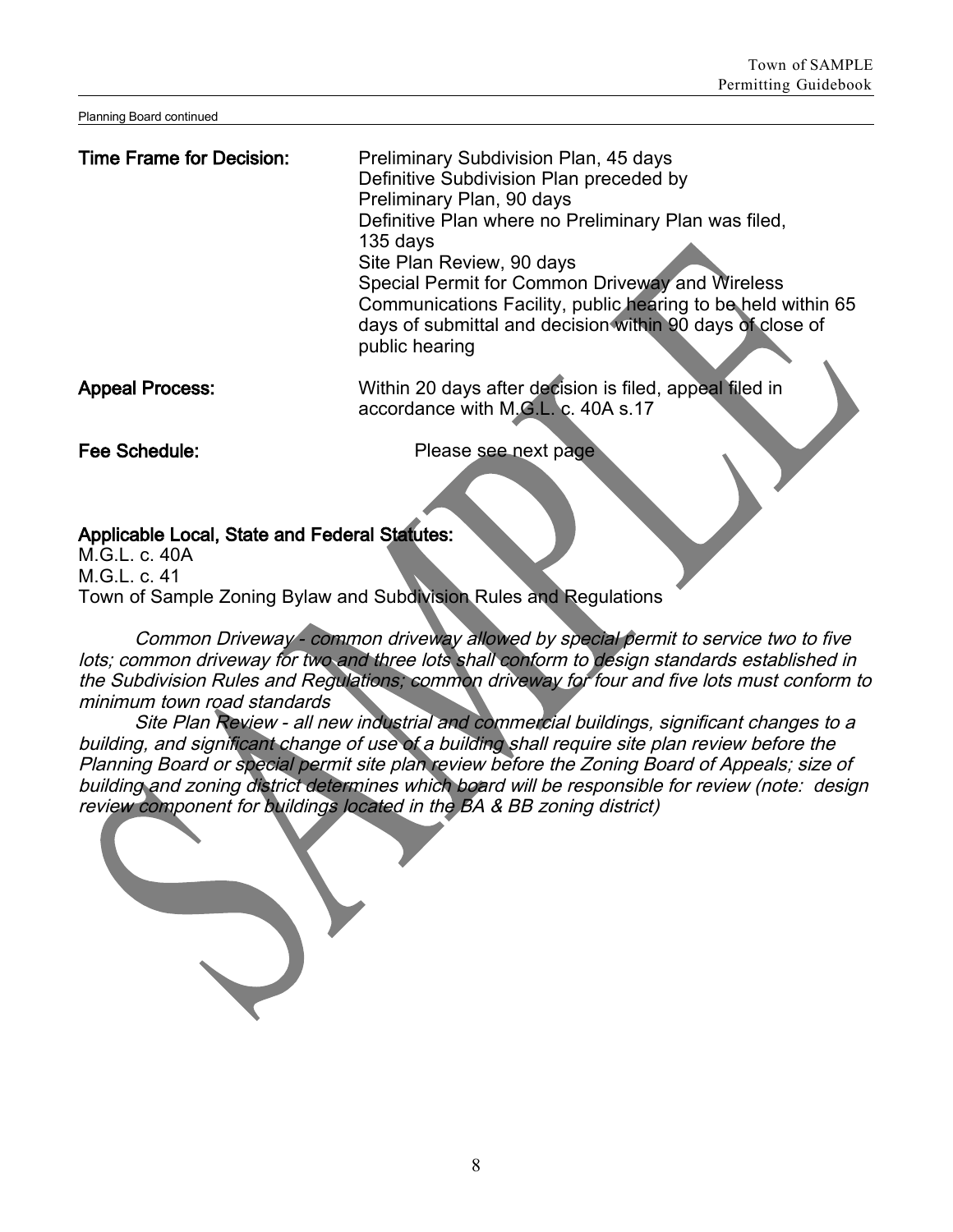#### TOWN OF SAMPLE Planning Board Fee Schedule

Form A (Approval Not Required)  $$250$ , plus \$50 per lot

- Form B (Preliminary Plan)  $$500$ , plus \$50 per lot
- Form C (Definitive Plan)
	- a. If Preliminary Plan was filed \$1,000 plus \$100 per lot and
	- b. If no Preliminary Plan was filed \$3,000, plus \$250 per lot
	- c. Re-issue Lot Release \$50 per lot
- 

Common Driveway re-file, with no revisions to plan \$250.00

Common Driveway re-file, with revisions to plan \$250.00 plus \$50 per lot

Scenic Road \$250

Wireless Communications Facility Special Permit \$1,000 Wireless Communications Facility Site Plan Review \$500

\$250, plus \$50 per lot for revisions and \$100 per lot release and inspection

and\$500, plus \$50 per lot for revisions and \$250 per lot release and inspection

Common Driveways \$1,000 plus \$100 per lot serviced by driveway

serviced by driveway

Site Plan Review  $$100.00$  plus \$25 per 1,000 square feet of proposed floor area over a minimum of 1,000 square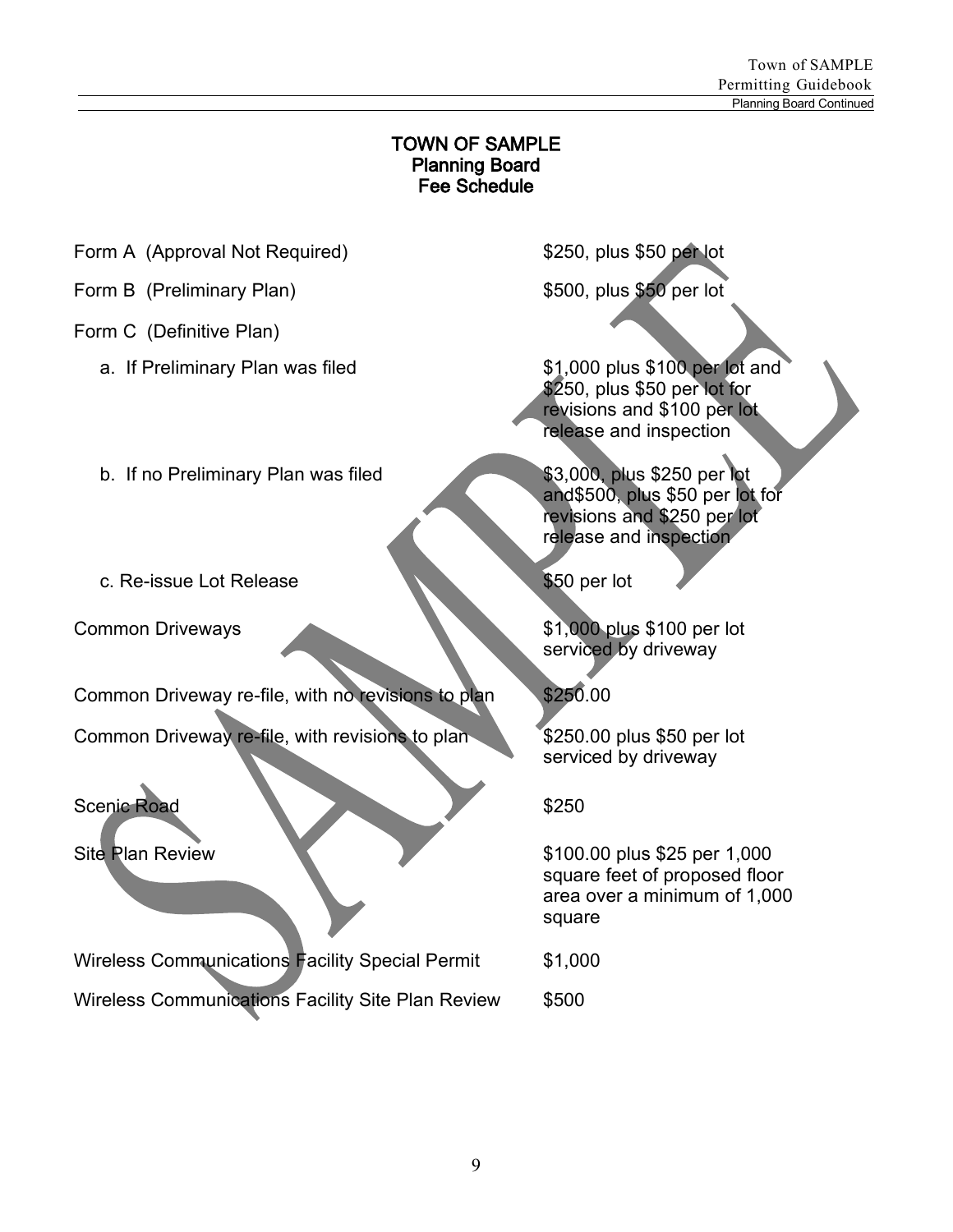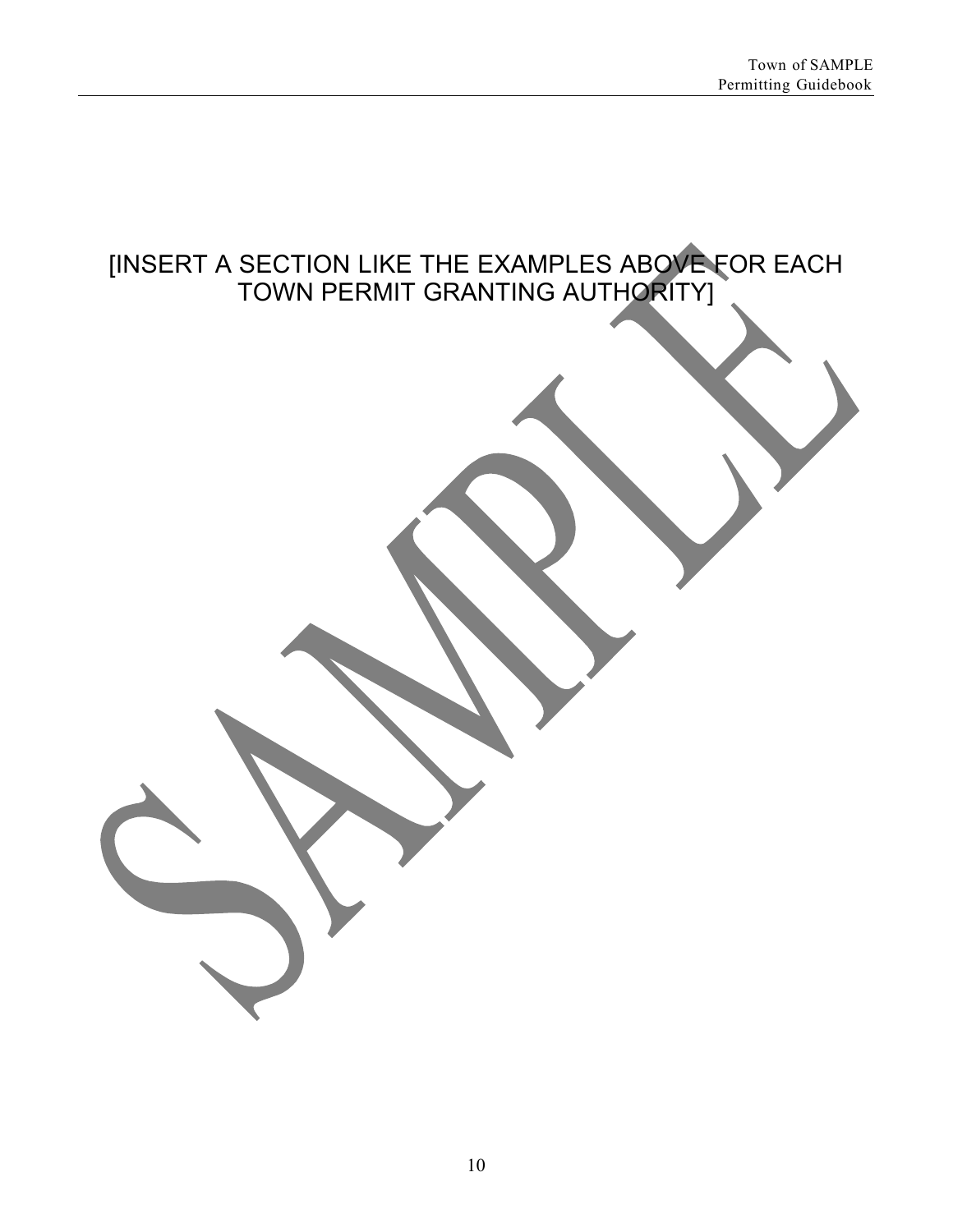#### TOWN OF SAMPLE STAFF LIAISONS

#### Administration

| <b>Town Manager</b>                        | John Doe        | <b>Assistant Town</b>                                                              | (413) 000-0000 |
|--------------------------------------------|-----------------|------------------------------------------------------------------------------------|----------------|
| <b>Board of Health</b>                     | John Doe        | Administrator<br><b>Building Coordinator &amp;</b><br>Board of Health<br>Secretary | (413) 000      |
| <b>Building Department</b>                 | John Doe        | Inspector of Buildings &<br><b>Zoning Enforcement</b><br>Officer                   | (413) 000      |
| Electrical/Wiring, Gas & Plumbing John Doe |                 | <b>Building Coordinator</b>                                                        | (413) 000      |
| <b>Department of Public Works</b>          | John Doe        | <b>Director of Public Works</b>                                                    | (413) 000      |
| Water & Sewer                              | John Doe        | <b>Asst. DPW Director</b>                                                          | (413) 000      |
| Highway                                    | John Doe r      | <b>DPW Coordinator</b>                                                             | (413) 000      |
| <b>Engineering Department</b>              |                 |                                                                                    |                |
| Earth Removal Board                        | John Doe        | <b>Town Engineer</b>                                                               | (413) 000      |
| <b>Groundwater Advisory</b><br>Committee   | <b>John Doe</b> | <b>Town Engineer</b>                                                               | (413) 000      |
| <b>Conservation Commission</b>             | <b>John Doe</b> | <b>Town Engineer</b>                                                               | (413) 000      |
| <b>Fire Department</b>                     | John Doe        | <b>Fire Chief</b>                                                                  | (413) 000      |
|                                            | John Doe        | Captain                                                                            | (413) 000      |
|                                            | <b>John Doe</b> | <b>Fire Marshal</b>                                                                | (413) 000      |
| <b>Planning Department</b>                 |                 |                                                                                    |                |
| <b>Planning Board</b>                      | John Doe        | <b>Town Planner</b>                                                                | (413) 000      |
| <b>Design Review Committee</b>             | John Doe        | Town Planner                                                                       | (413) 000      |
| <b>Police Department</b>                   | John Doe        | Chief of Police                                                                    | (413) 000      |
| <b>Town Clerk</b>                          | John Doe        | <b>Town Clerk</b>                                                                  | (413) 000      |
| Zoning Board of Appeals                    | John Doe        | <b>Assistant Town Clerk</b>                                                        | (413) 000      |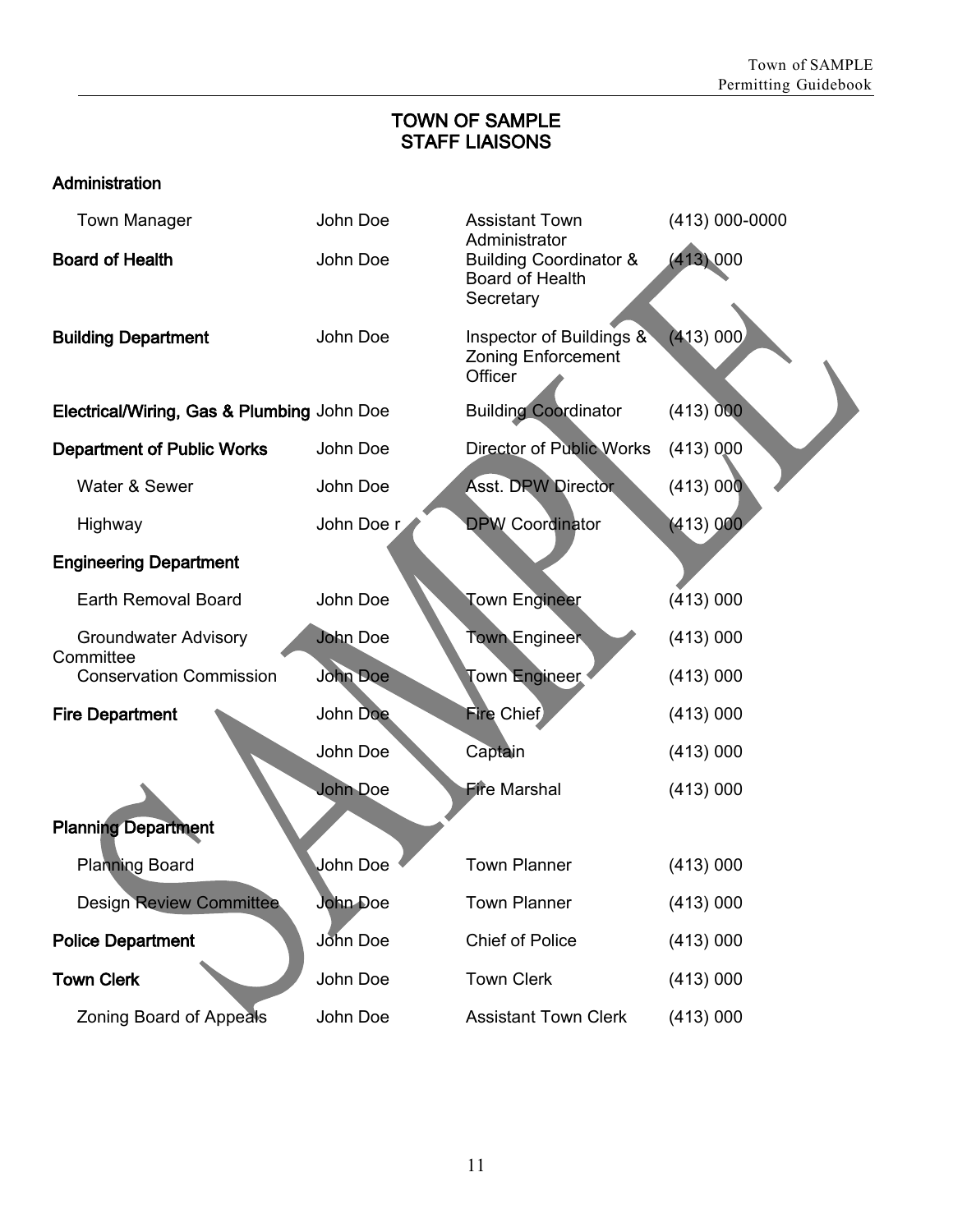| <b>PERMIT MATRIX</b>                      |                                  |                 |                                                  |                     |     |          |         |         |          |                                |                            |                               |                |                         |                |        |                         |
|-------------------------------------------|----------------------------------|-----------------|--------------------------------------------------|---------------------|-----|----------|---------|---------|----------|--------------------------------|----------------------------|-------------------------------|----------------|-------------------------|----------------|--------|-------------------------|
|                                           | CommissionIndustrial Development | Board of Health | Zoning Enforcement OfficerInspector of Buildings | Electrical / Wiring | Gas | Plumbing | Highway | Sewer   | Water    | <b>Conservation Commission</b> | <b>Farth Removal Board</b> | CommitteeGourndwater Advisory | Fire           | Design Review Committee | Planning Board | Police | Zoning Board of Appeals |
| Allowed Use Determination                 |                                  |                 | $\sf X$                                          |                     |     |          |         |         |          |                                |                            |                               |                |                         |                |        |                         |
| Appeal                                    |                                  |                 |                                                  |                     |     |          |         |         |          |                                |                            |                               |                |                         |                |        | $\pmb{\times}$          |
| BA &BB Zone Site Plan Review              |                                  |                 |                                                  |                     |     |          |         |         |          |                                |                            |                               |                |                         |                |        |                         |
| <b>Building Permit</b>                    |                                  |                 | X                                                |                     |     |          |         |         |          |                                |                            |                               |                |                         |                |        |                         |
| Certificate of Compliance                 |                                  |                 |                                                  |                     |     |          |         |         |          | $\overline{\mathsf{x}}$        |                            |                               |                |                         |                |        |                         |
| Certificate of Occupancy                  |                                  |                 | $\overline{\mathsf{X}}$                          |                     |     |          |         |         |          |                                |                            |                               |                |                         |                |        |                         |
| Earth Removal Permit                      |                                  |                 |                                                  |                     |     |          |         |         |          |                                | X                          |                               |                |                         |                |        |                         |
| Fire Detection and Suppression<br>Systems |                                  |                 |                                                  |                     |     |          |         |         |          |                                |                            |                               | $\pmb{\times}$ |                         |                |        |                         |
| Fire Flow/Pump Test                       |                                  |                 |                                                  |                     |     |          |         |         | $\times$ |                                |                            |                               | X              |                         |                |        |                         |
| Form A - Approval Not Required            |                                  |                 |                                                  |                     |     |          |         |         |          |                                |                            |                               |                |                         | $\mathsf X$    |        |                         |
| Form B - Preliminary Subdivision Plan     |                                  |                 |                                                  |                     |     |          |         |         |          |                                |                            |                               |                |                         | X              |        |                         |
| Form C - Definitive Subdivision Plan      |                                  |                 |                                                  |                     |     |          |         |         |          |                                |                            |                               |                |                         | X              |        |                         |
| <b>Groundwater District</b>               |                                  |                 |                                                  |                     |     |          |         |         |          |                                |                            | X                             |                |                         |                |        |                         |
| Hazardous Material Storage Permit         |                                  |                 |                                                  |                     |     |          |         |         |          |                                |                            |                               | X              |                         |                |        |                         |
| <b>Industrial Sewer Permit</b>            |                                  |                 |                                                  |                     |     |          |         | $\sf X$ |          |                                |                            |                               |                |                         |                |        |                         |
| Natural/Propane Gas Permit                |                                  |                 |                                                  |                     | X   |          |         |         |          |                                |                            |                               |                |                         |                |        |                         |
| Order of Conditions                       |                                  |                 |                                                  |                     |     |          |         |         |          | X                              |                            |                               |                |                         |                |        |                         |
| <b>Plumbing Inspection</b>                |                                  |                 |                                                  |                     |     | X        |         |         |          |                                |                            |                               |                |                         |                |        |                         |
| <b>Removal of Town Trees.</b>             |                                  |                 |                                                  |                     |     |          | X       |         |          |                                |                            |                               |                |                         |                |        |                         |
| Road Opening Permit                       |                                  |                 |                                                  |                     |     |          | X       |         |          |                                |                            |                               |                |                         |                |        |                         |
| Scenic Road Permit                        |                                  |                 |                                                  |                     |     |          |         |         |          |                                |                            |                               |                |                         | X              |        |                         |
| Septic System Installation                |                                  | $\pmb{\times}$  |                                                  |                     |     |          |         |         |          |                                |                            |                               |                |                         |                |        |                         |
| Sewer Connection Permit                   |                                  |                 |                                                  |                     |     |          |         | X       |          |                                |                            |                               |                |                         |                |        |                         |
| Site Plan Review                          |                                  |                 |                                                  |                     |     |          |         |         |          |                                |                            |                               |                |                         | $\mathsf X$    |        | X                       |
| <b>Special Permit</b>                     |                                  |                 |                                                  |                     |     |          |         |         |          |                                |                            |                               |                |                         | $\mathsf X$    |        | X                       |
| Special Permit for Common Driveway        |                                  |                 |                                                  |                     |     |          |         |         |          |                                |                            |                               |                |                         | $\mathsf X$    |        |                         |
| Variance                                  |                                  |                 |                                                  |                     |     |          |         |         |          |                                |                            |                               |                |                         |                |        | $\mathsf X$             |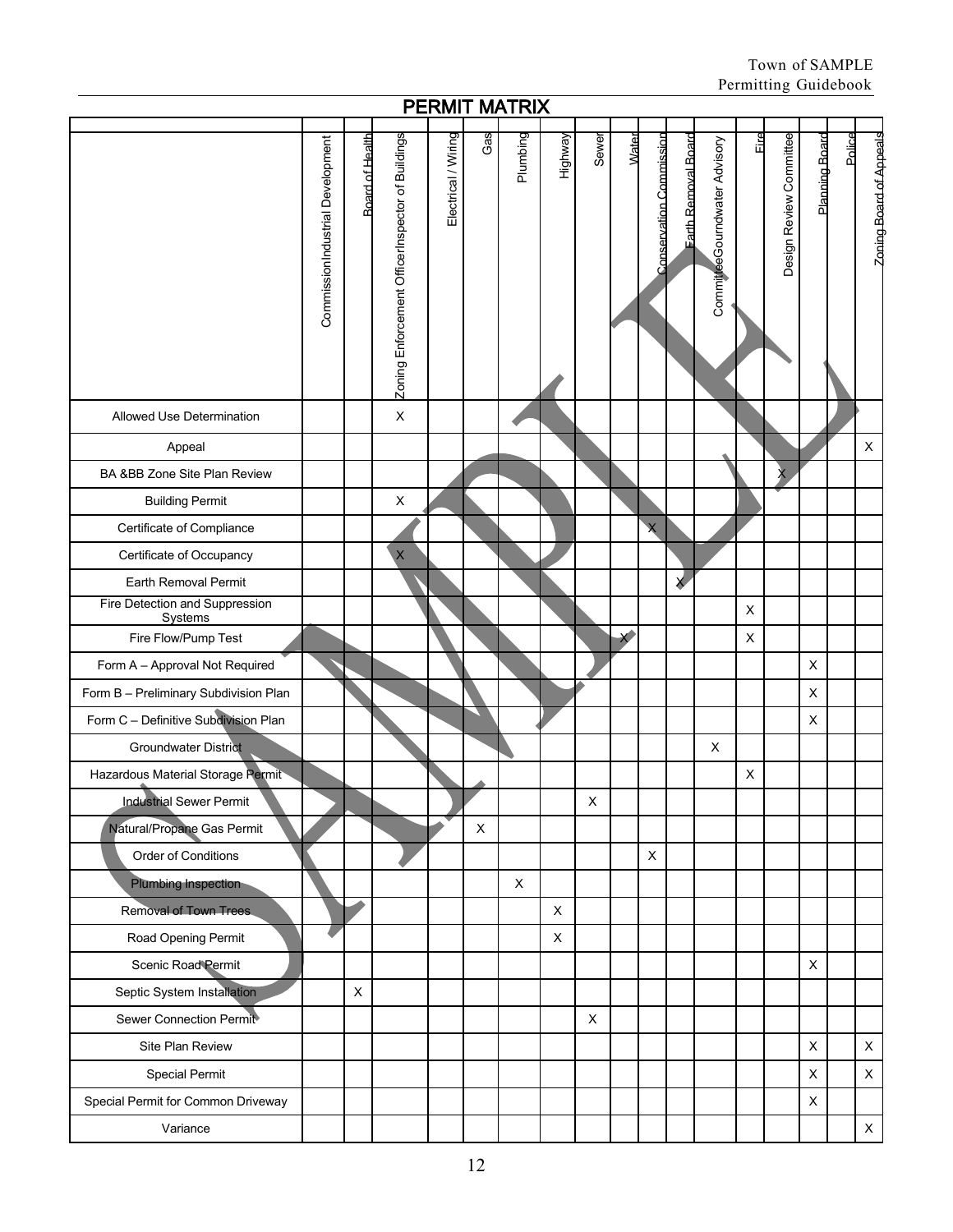Town of SAMPLE Permitting Guidebook

|                                |                |                           |  |  |           |  | . |  | _ _ _ _ _ _ _ |  |
|--------------------------------|----------------|---------------------------|--|--|-----------|--|---|--|---------------|--|
| <b>Water Connection Permit</b> |                |                           |  |  | $\lambda$ |  |   |  |               |  |
| Well                           | $\lambda$<br>↗ |                           |  |  |           |  |   |  |               |  |
| <b>Wiring Permit</b>           |                | $\ddot{\phantom{0}}$<br>⌒ |  |  |           |  |   |  |               |  |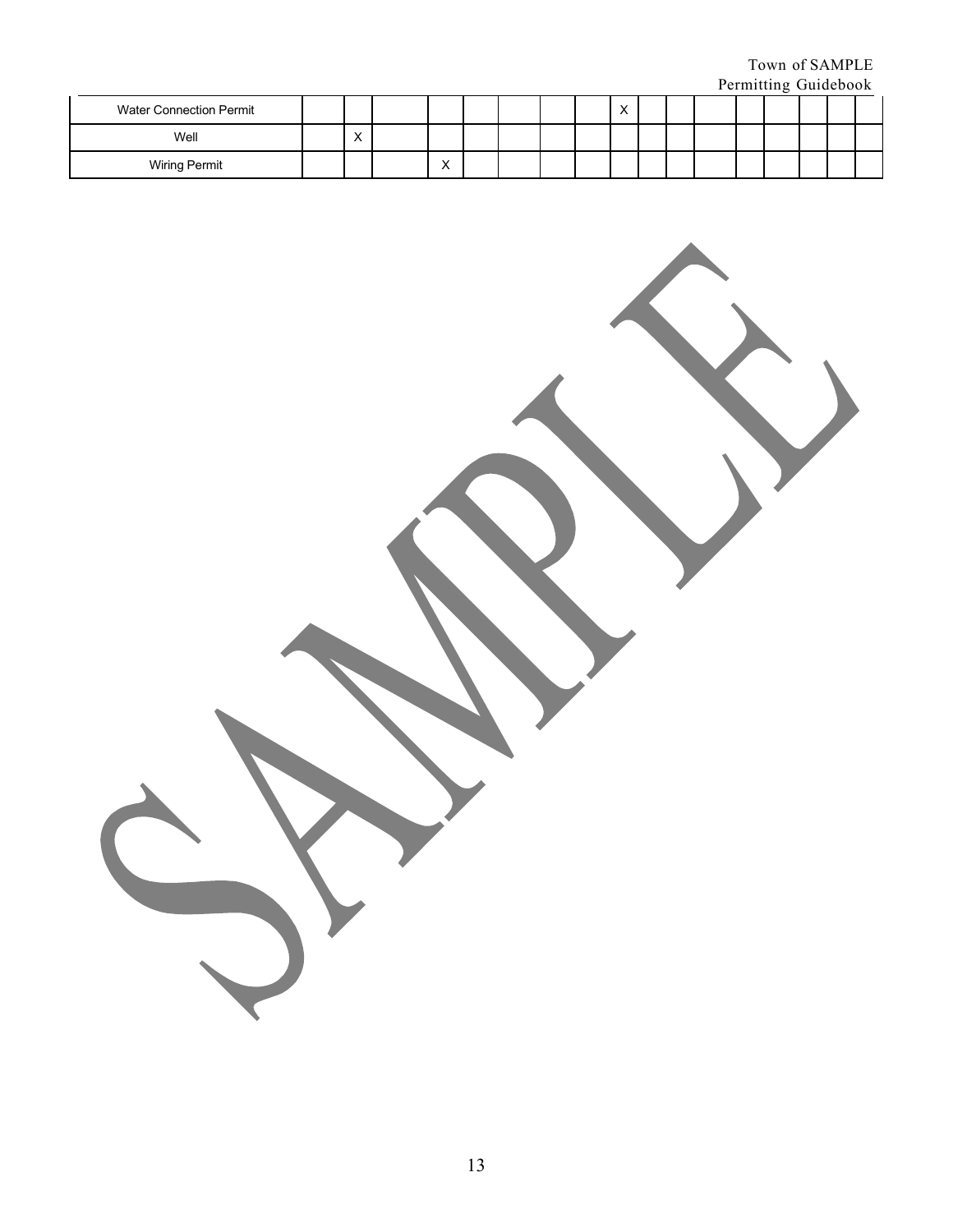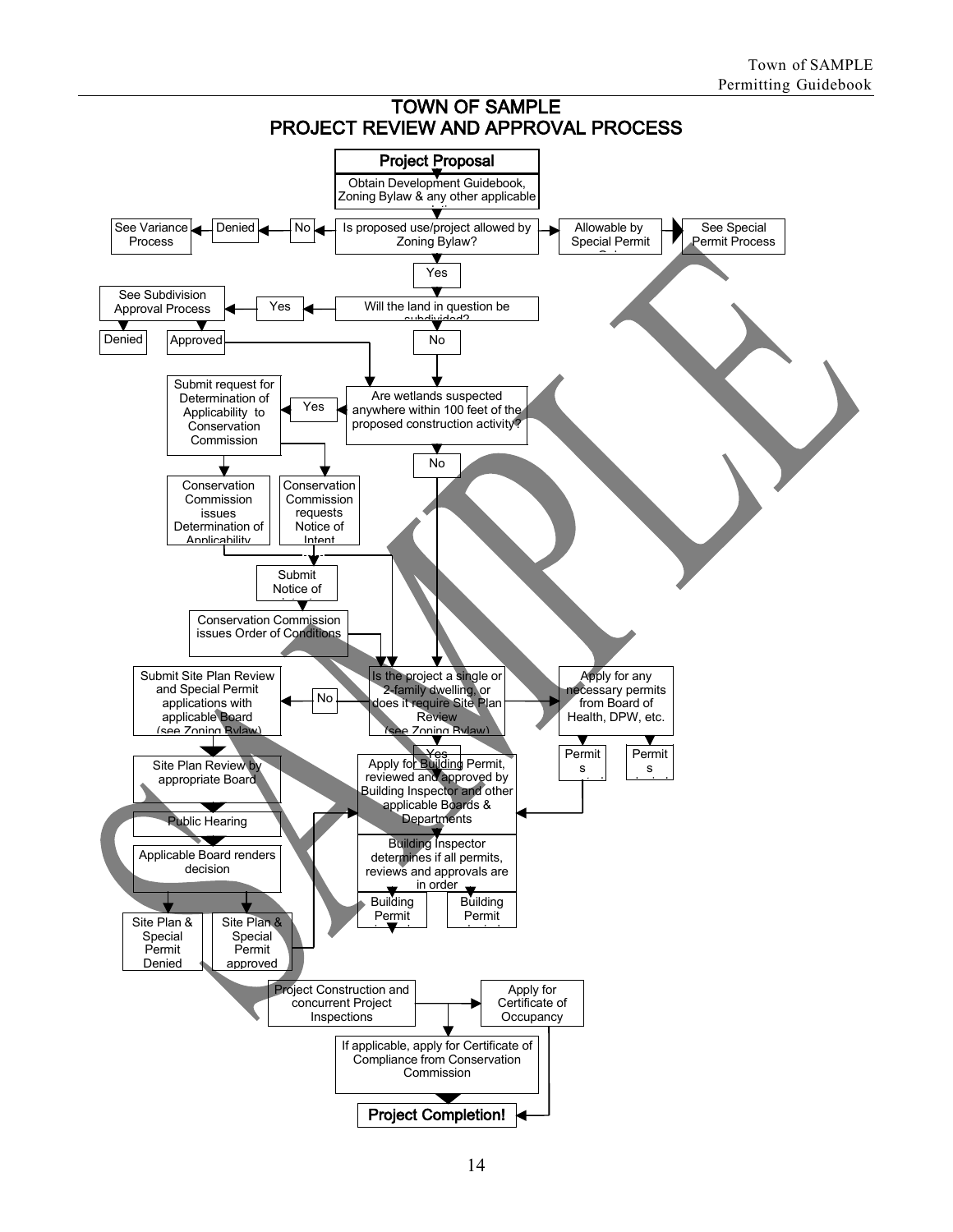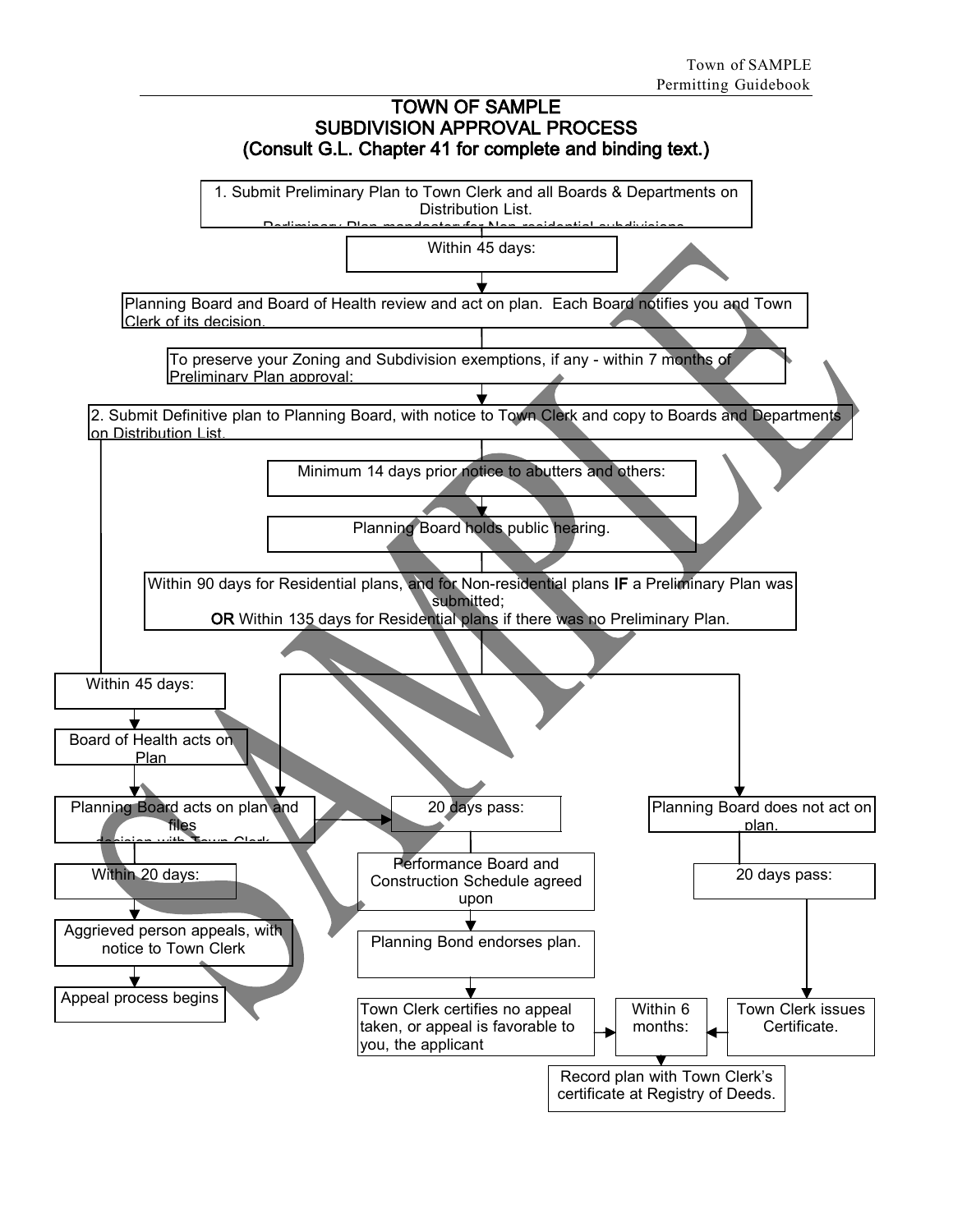#### TOWN OF SAMPLE SPECIAL PERMIT PROCESS

Special Permit Granting Authority (SPGA) may be Board of Appeals or Planning Board. Certain classes of Special Permits may be issued by one of the parties and other classes by another. (Consult G.L. Chapter 40A for complete and binding text.)

Planning Board or Board of Appeals is acting as Special Permit Granting Authority

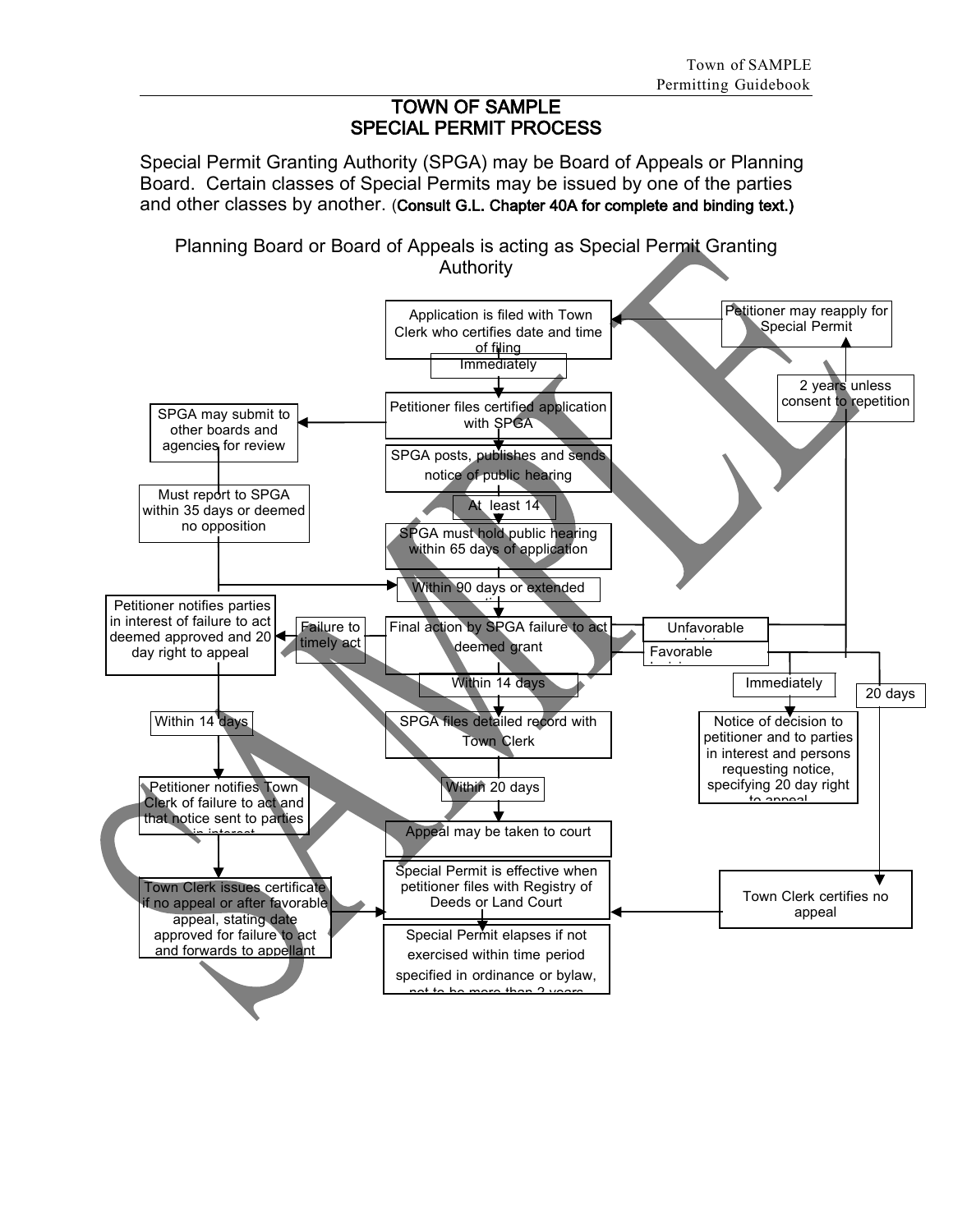#### TOWN OF SAMPLE VARIANCE PROCESS

(Consult G.L. Chapter 40A for complete and binding text.)

Board of Appeals is acting as Permit Granting Authority

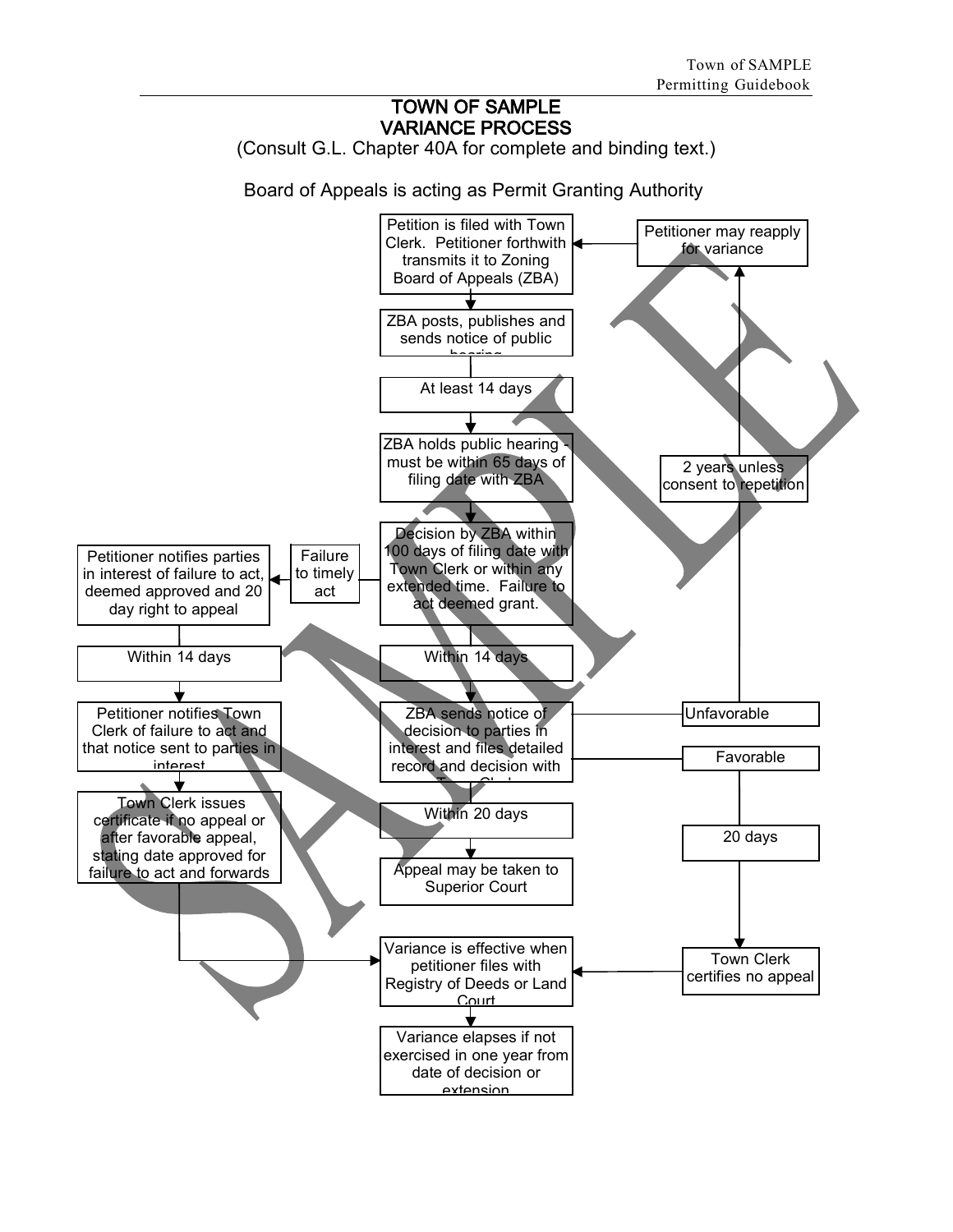#### LIST OF FEDERAL AND STATE PERMITS AND/OR APPROVALS

The following list was adapted from the North Andover Development Guidebook. The list is by no means exhaustive, and if any question exists you are encouraged to seek legal counsel. The majority of small development projects will not have need for any federal or state permits or approvals, but as projects increase in size and complexity, the applicant should be aware of the potential applicability of any one or more of the following:

#### Federal Permits

- 1. National Environmental Policy Act, or "NEPA" requires the preparation of an environmental impact statement (EIS) to assess the impact of a major federal action, i.e. projects and programs entirely or partly financed, assisted, conducted, regulated or approved by federal agencies, that may have a significant impact on the quality of the human environment. Major federal actions are either defined by statute or determined by agency officials.
- 2. Clean Water Act, Section 404 Permit requires a project involving the discharge of dredged or fill material into waters of the United States (including federally defined wetlands) to obtain a permit from the Army Corps of Engineers. The permit may be a programmatic general permit, an individual permit or an official letter of permission.
- 3. Clean Water Act, Water Quality Certification Approval requires the state to determine whether certain activities meet state water quality standards; if they don't, the Corps of Engineers is prohibited from issuing a Section 404 permit for the activity.
- 4. Rivers and Harbors Act of 1899, Section 10 Permit requires a federal permit from the Army Corps of Engineers for dredging, filling or obstruction of navigable waters; the Section 10 permit is often applied for in conjunction with a Section 404 permit
- 5. National Flood Insurance Act and Flood Disaster Protection Act Certification requires that banks not make, extend or review any loan secured by improved real estate located in an area having flood hazards, and in which flood insurance is available, unless the building securing the loan is covered by flood insurance. This usually requires architectural or engineering review and certification of building plans to the lender.
- 6. Clean Air Act Permits or Approvals may be required directly from the Environmental Protection Agency for certain emissions and hazardous air pollutants from new sources of these regulated air pollutants; most of the federal requirements, however, are incorporated by Massachusetts in its State Implementation Plan, or SIP (see State Clean Air Act).
- 7. National Historic Preservation Act Section 106 Review requires that certain federally assisted, permitted and licensed activities that might have an adverse effect on properties listed with, or eligible for listing with, the
- National Register of Historic Places be reviewed concerning that effect and its consequences; Section 106 review is accomplished by submitting a Project Notification Form to the Historical Commission.
- 8. Environmental Protection Agency Stormwater Notices of Intent and/or NPDES Permits are required for stormwater discharges associated with certain industrial activities. Industrial activity was recently redefined to include "construction activity including clearing, grading, and excavation activities except operations that result in the disturbance of less than five acres of total land area which are not part of a larger common plan of development or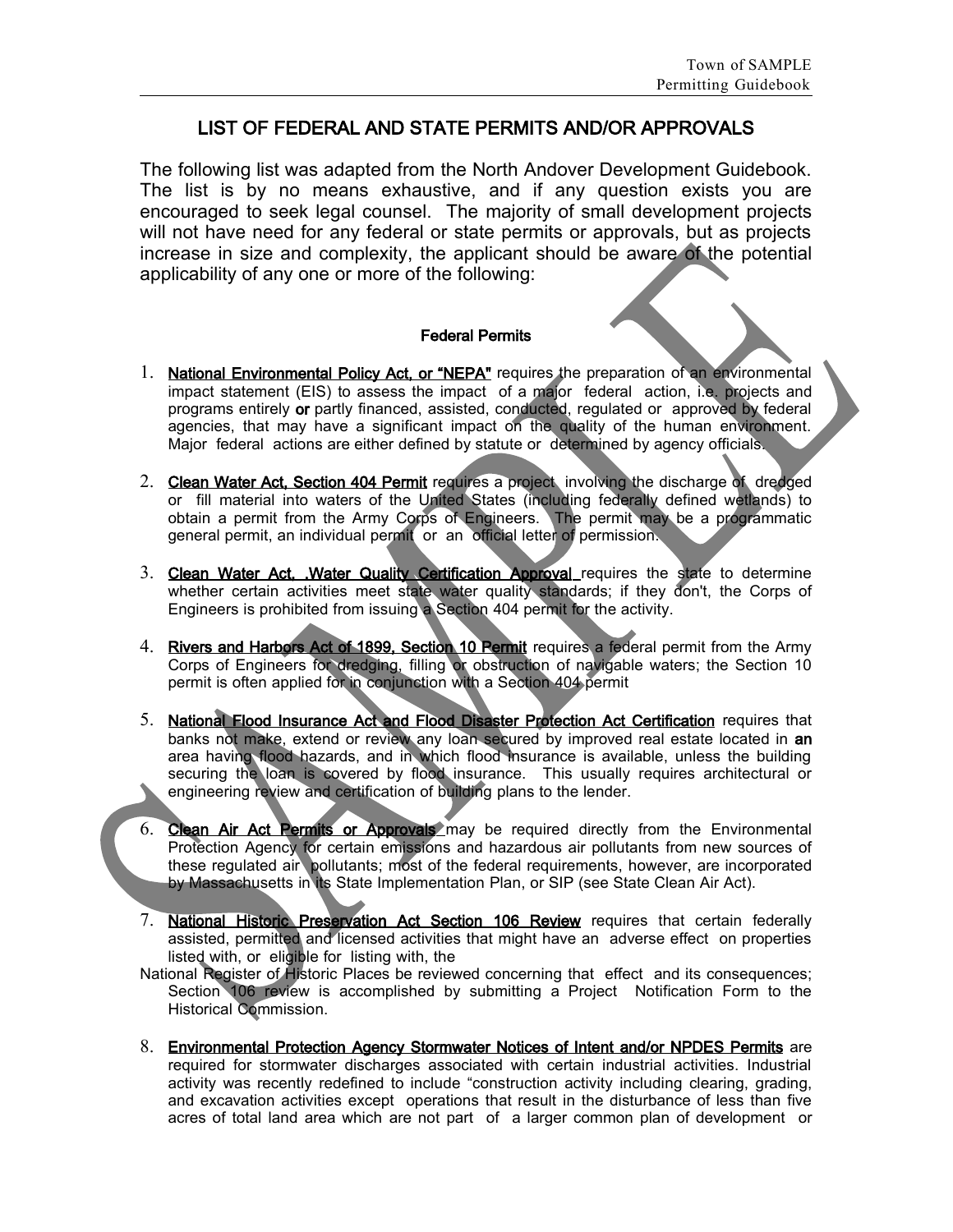sale". The project owner and operator is required to file a Notice of Intent and pollution abatement plan with the Environmental Protection Agency.

#### State Permits

- 1. Massachusetts Environmental Policy Act, or 'MEPA' requires state agencies to evaluate the environmental impact of all projects or activities undertaken by state agencies, and of private projects seeking state funding or permits. An Environmental Notification Form must be filed if the project meets one or more of the thresholds specified in the regulations, whereas certain activities automatically require the preparation of an Environmental Impact Report.
- 2. Massachusetts Clean Waters Act, Sewer Extension/Connection Permits are required for the connection of a project to a sewer system unless exempted. There are pretreatment requirements for industrial users, which must be coordinated with the permitting requirements of the Marlborough Westerly Wastewater Treatment Plant.
- 3. Massachusetts Clean Waters Act, Surface Water and/or Groundwater Discharge Permits: Surface Water Discharge Permits, administered jointly by the federal Environmental Protection Agency and the Massachusetts Department of Environmental Protection, are required for point source discharges to U.S. Waters and application should be made simultaneously to both agencies. A permit may also be required for stormwater discharges where runoff is substantially contaminated or if contamination exists because the discharge is located within an industrial area or is associated with industrial activity. If the project is in an unsewered area, a Disposal Works Construction Permit must be obtained from the local board of Health in accordance with Title 5 of the State Environmental Code. If a sewage disposal system with capacity in excess of 15,000 gallons per day will be constructed, a groundwater discharge permit must be obtained.
- 4. Waterways, Great Ponds and Tidelands Construction License must be obtained from the Department of Environmental Protection, Wetlands and Waterways Division, for any construction below the high water line of state waterways, great ponds (ponds over 10 acres in their natural state) and tidelands.
- 5. Massachusetts Clean Air Act Approval must be obtained in writing from the Department of Environmental Protection for the plans, specifications, and proposed operating procedures for the construction, substantial reconstruction or alteration of any stationary source of air pollution, unless specifically exempted. Stationary sources emitting certain pollutant levels must register with DEP as well. Anyone constructing or demolishing a commercial building, or residential building with 20 or more units, must notify DEP at least 10 working days prior to starting work, if it will create emissions that cause or contribute to a condition of air pollution.
- 6. Massachusetts Endangered Species Act prohibits taking or possession of any plant or animal species listed in the federal Endangered Species Act, or the alteration of a significant habitat. A project developer should review the list of endangered species available from the Division of Fisheries and Wildlife, and habitat maps available for inspection at Town Hall from the Conservation Commission.
- 7. Hazardous Waste Management Permits may be required from the federal Environmental Protection Agency or state Department of Environmental Protection if any wastes generated